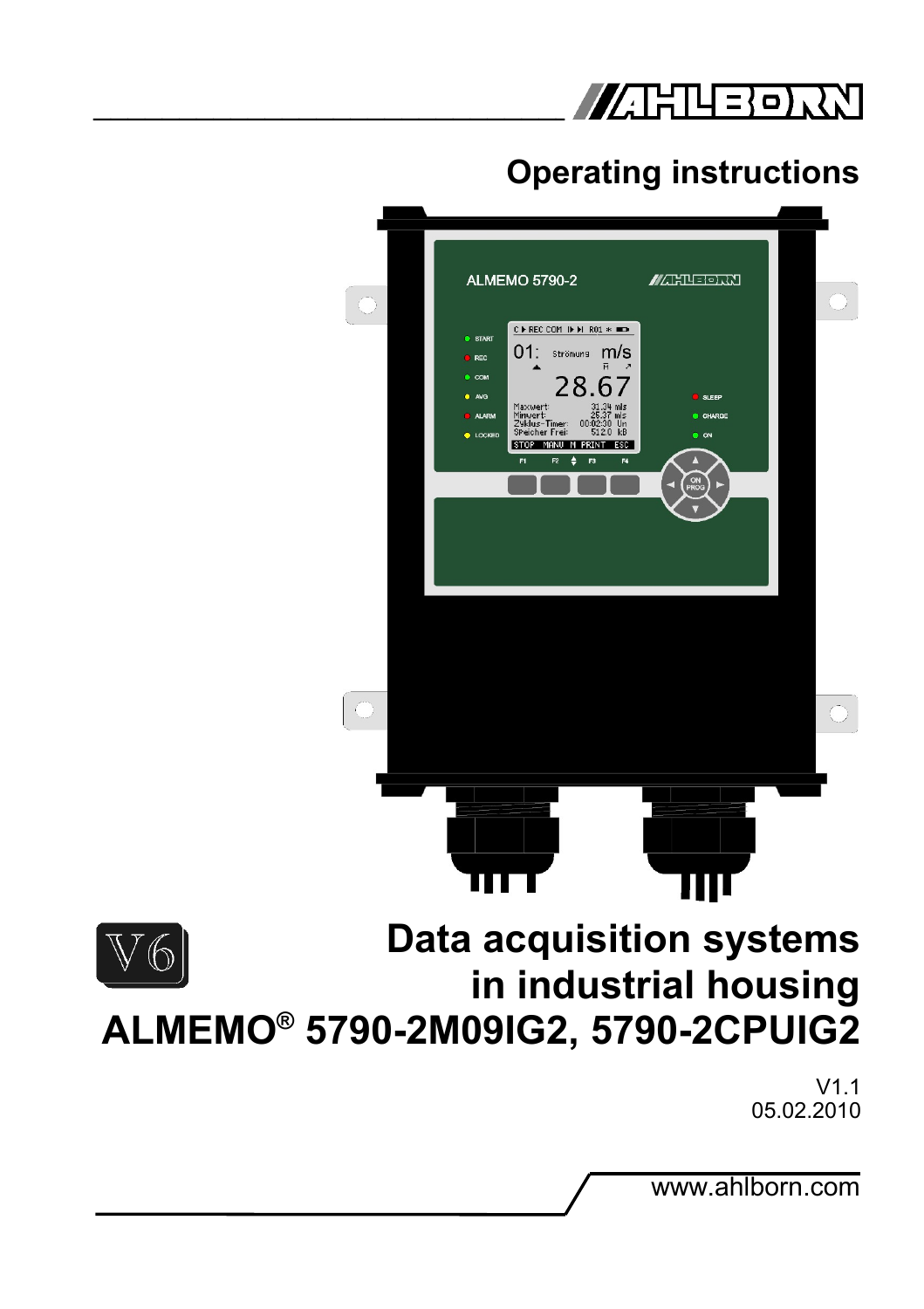# **1. OPERATING CONTROLS**

**1.1 Front view** 



#### **(1) LCD-Anzeige**

## **Status bar:**

- Continuous Measuring point scan
- $\frac{\mathbf{b}}{\mathbf{R}}$ , ii Start / stop measuring<br>
REC Record to memory
- Record to memory
- **COM** Measured value output<br> **IF Pi** Program the start / end
- Program the start / end of measuring
- R01 Alarm relay state<br>\* **23** Lighting on, paus
- **\*** Lighting on, pause<br> **Battery operation** / ┏
	- Battery operation / charge status

#### **13 Zeilen für Funktionen Funktion der Tasten** F1, F2, F3, F4

#### **(2)Status LEDs**

- **START** Measuring operation started
- **REC** Measuring with results saved
- **COM** Measuring with output
- **AVG** Averaging
- **ALARM** Limit value overshot Sensor breakage, LoBat

#### **(2)Status LEDs**

- - LOCKED Keys locked **ON** Device is switched ON
	-
	- **SLEEP** Flashes in sleep mode
	-
	- **CHARGE** Rechargeable battery is being charged. Goes out as
		- soon as fully charged

## **(3) Keypad**

#### **F1** ... **F4** Function keys (soft-keys) **Cursor block**

 ON PROG Switch on, Programming, Switch OFF (press and hold down)

- **A D** Function selection, input ◄ Most recent menu
- **(4) Slide-in module cover**
- **(5) Cable bushings**
- **(6) Wall bracket**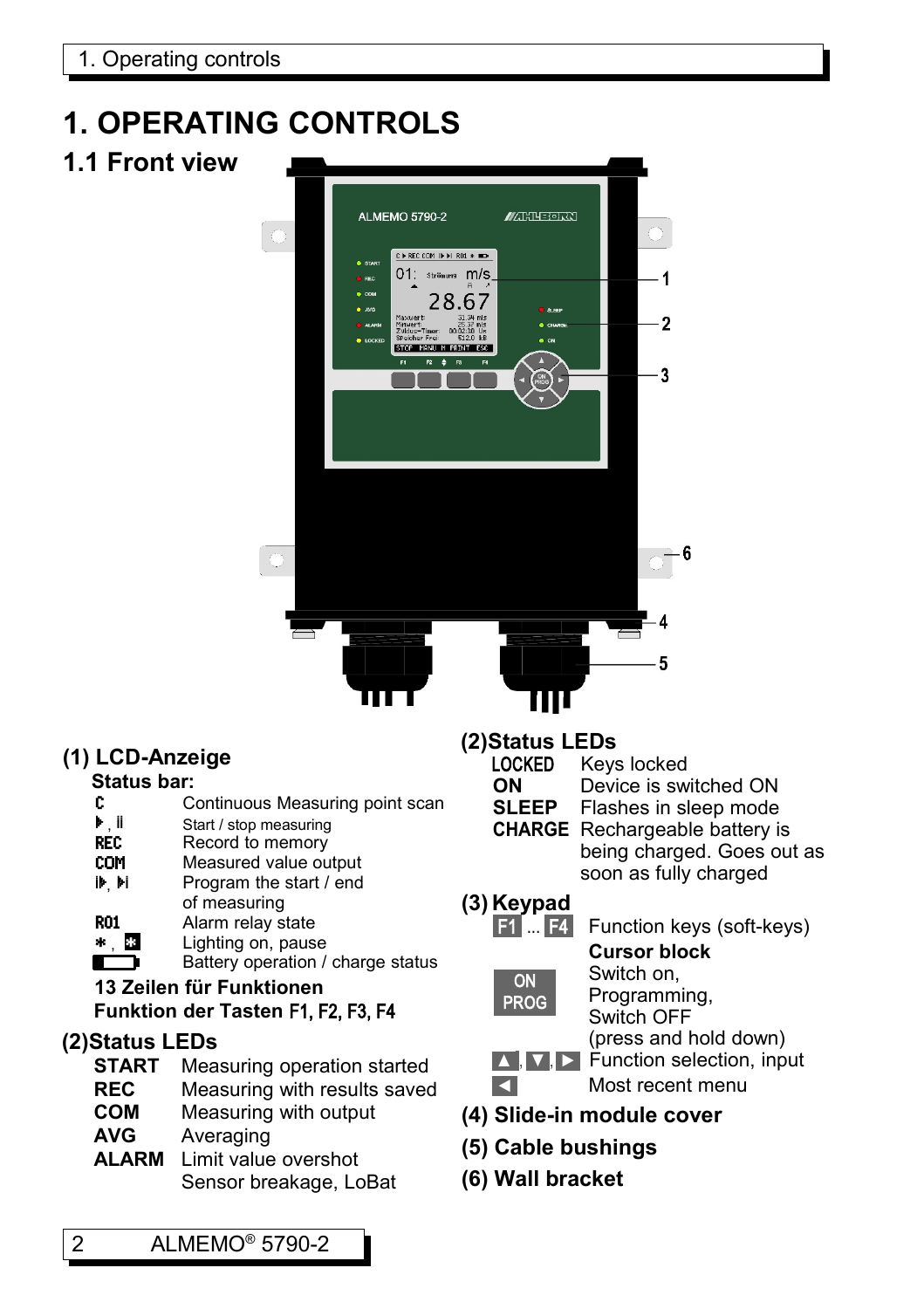

**1.2 Bottom view - with slide-in module cover fitted**

- **(5) Screwed cable glands with seal inserts for 25 cables**
- **1.3 Bottom view with slide-in module cover removed**



- **(7) Slide-in module frame with 4 slots of 4 DU For master measuring circuit board MM-A9 or CPU measuring circuit board, CPU Passive selector switch boards U-A10, U-MU, U-TH, U-KS Active measuring circuit boards M-A10, M-MU, M-TH, M-KS Relay trigger analog module RTA5 Rechargeable battery pack**
- **(8) Mains supply socket 90 to 250 VAC, 50/60 Hz**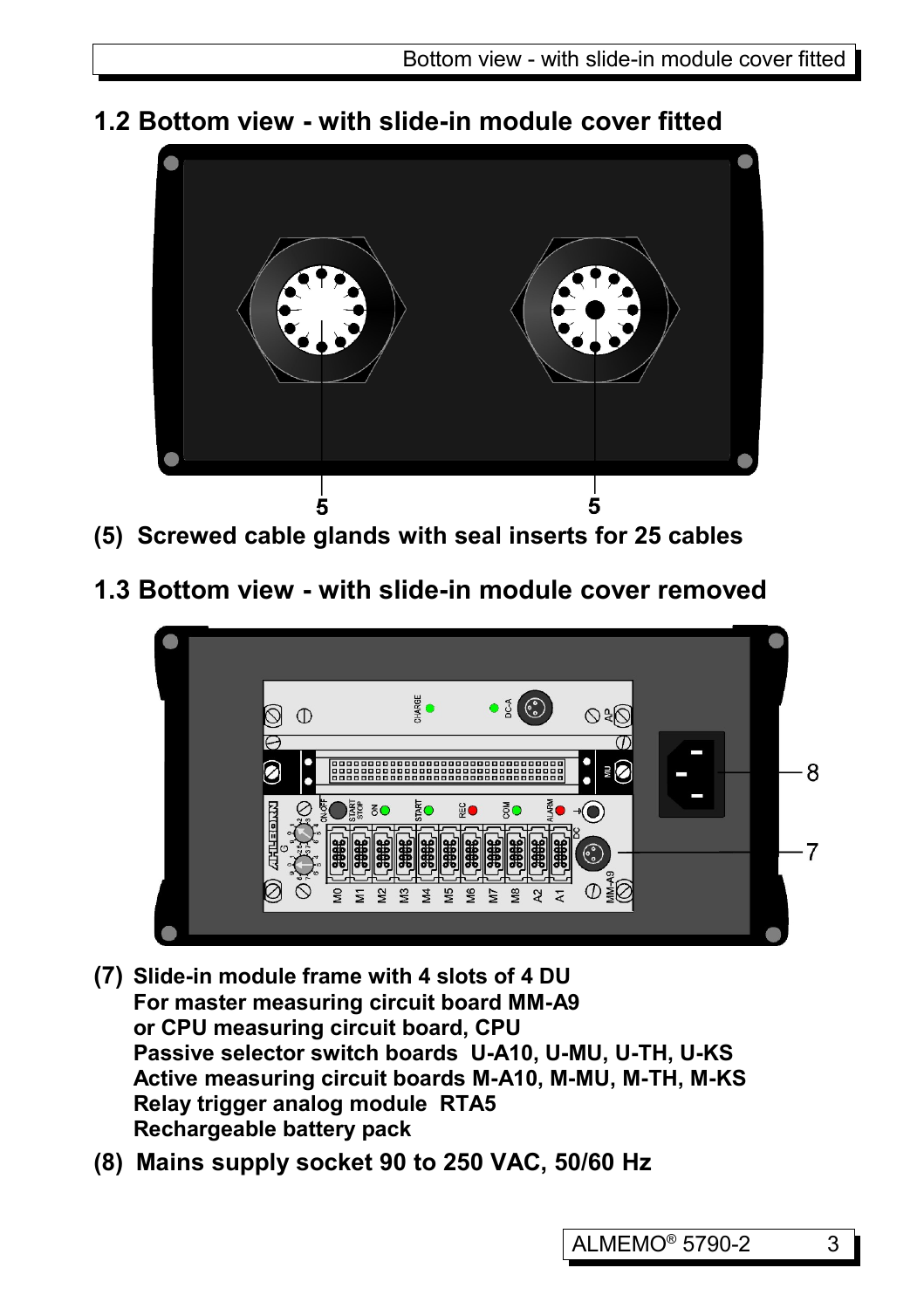# **2. TABLE OF CONTENTS**

| 1.      |                                                        |    |
|---------|--------------------------------------------------------|----|
|         |                                                        |    |
|         | 1.2 Bottom view - with slide-in module cover fitted3   |    |
|         | 1.3 Bottom view - with slide-in module cover removed 3 |    |
| $3_{-}$ |                                                        |    |
|         |                                                        |    |
|         |                                                        |    |
| 4.      |                                                        |    |
| 5.      |                                                        |    |
| 6.      |                                                        |    |
| 7.      |                                                        |    |
|         |                                                        |    |
| 8.      |                                                        |    |
| 9.      |                                                        |    |
|         |                                                        |    |
|         |                                                        |    |
|         |                                                        |    |
|         |                                                        | 11 |
|         |                                                        |    |
|         | <b>12. Index.</b>                                      |    |
|         |                                                        |    |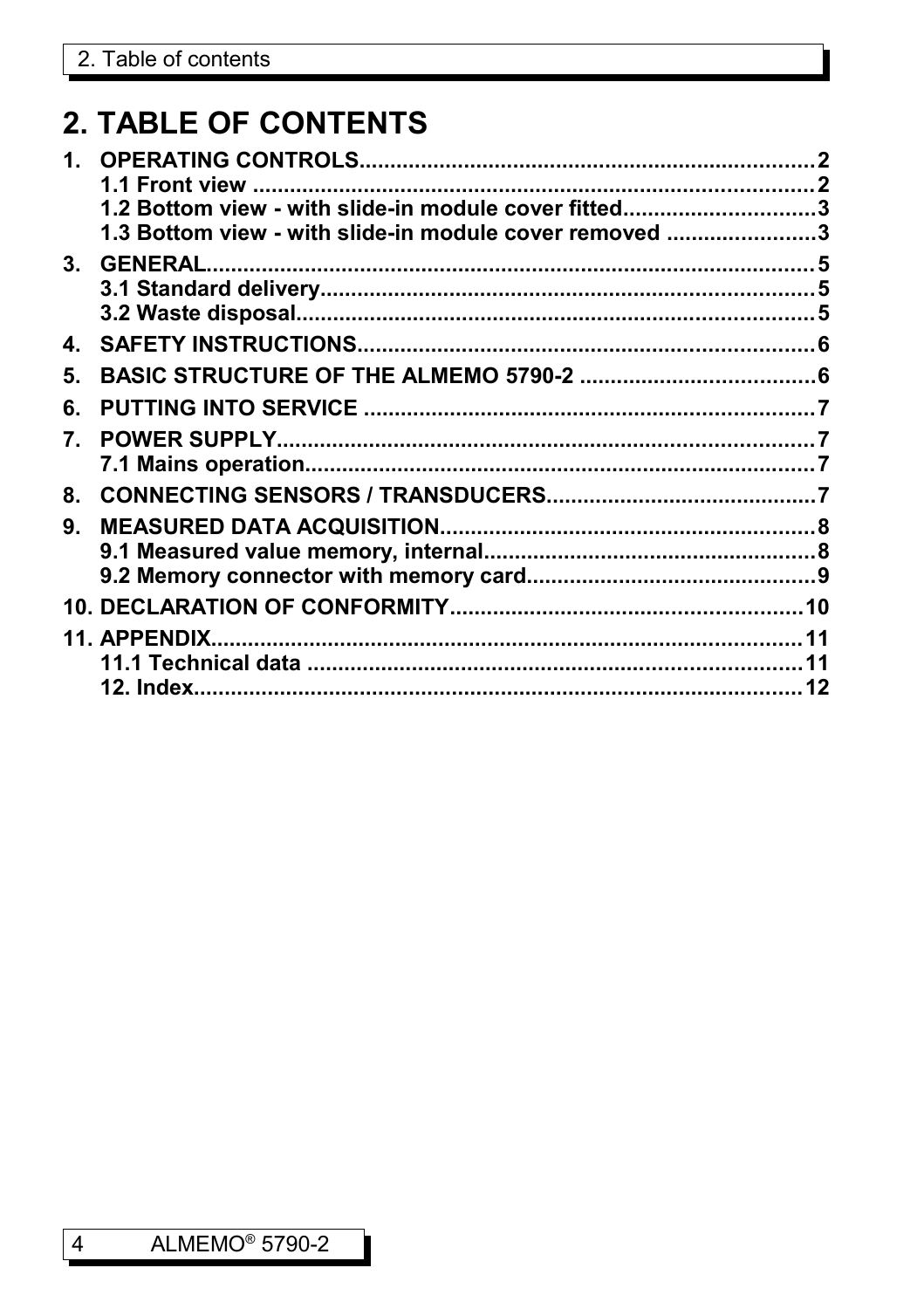## **3. GENERAL**

Congratulations on your purchase of this ALMEMO® data acquisition system in its sturdy and robust industrial housing. This device incorporates standard modules from the ALMEMO® 5690-2M09 or 5690-2CPU systems; the enclosed operating instructions for those systems describe how the device should be used. The operating instructions you are now reading refer therefore only to sensor connections specific to the housing and to any technical data that deviates from the above. You are advised therefore to properly familiarize yourself with how sensors are fitted and how they function and with the device's numerous possibilities and to carefully read these operating instructions and the appropriate sections in the ALMEMO® Manual. This is the best way to avoid operating and measuring errors and prevent damage to the device or sensors. To help you find answers to your questions as quickly and easily as possible a comprehensive index is provided at the end of these instructions and at the end of the Manual.

## **3.1 Standard delivery**

When you unpack the device check carefully for any signs of transport damage and ensure that delivery is complete.

Data acquisition system ALMEMO® 57902-M09IG2 or 5790-CPUIG2

In industrial housing with mains adapter ZB 1212-NA6, 12 V, 3 A

24 plugs, 4 mm, for the screwed cable glands

These operating instructions for the industrial housing

Operating instructions for the standard data acquisition system

ALMEMO® Manual

CD with AMR-Control software and various useful accessories

In the event of transport damage please retain the packaging material and inform your supplier immediately.

## **3.2 Waste disposal**



This symbol means that the product is subject to European Union regulations on segregated waste disposal. This applies both to the product itself and to any accessories marked with the same symbol. Disposal of any such item as unsorted domestic waste is strictly forbidden.

Batteries and rechargeable batteries are special waste and must not be discarded as normal domestic waste.

Please dispose of packaging materials, plastics, and electronic components separately and in the proper manner.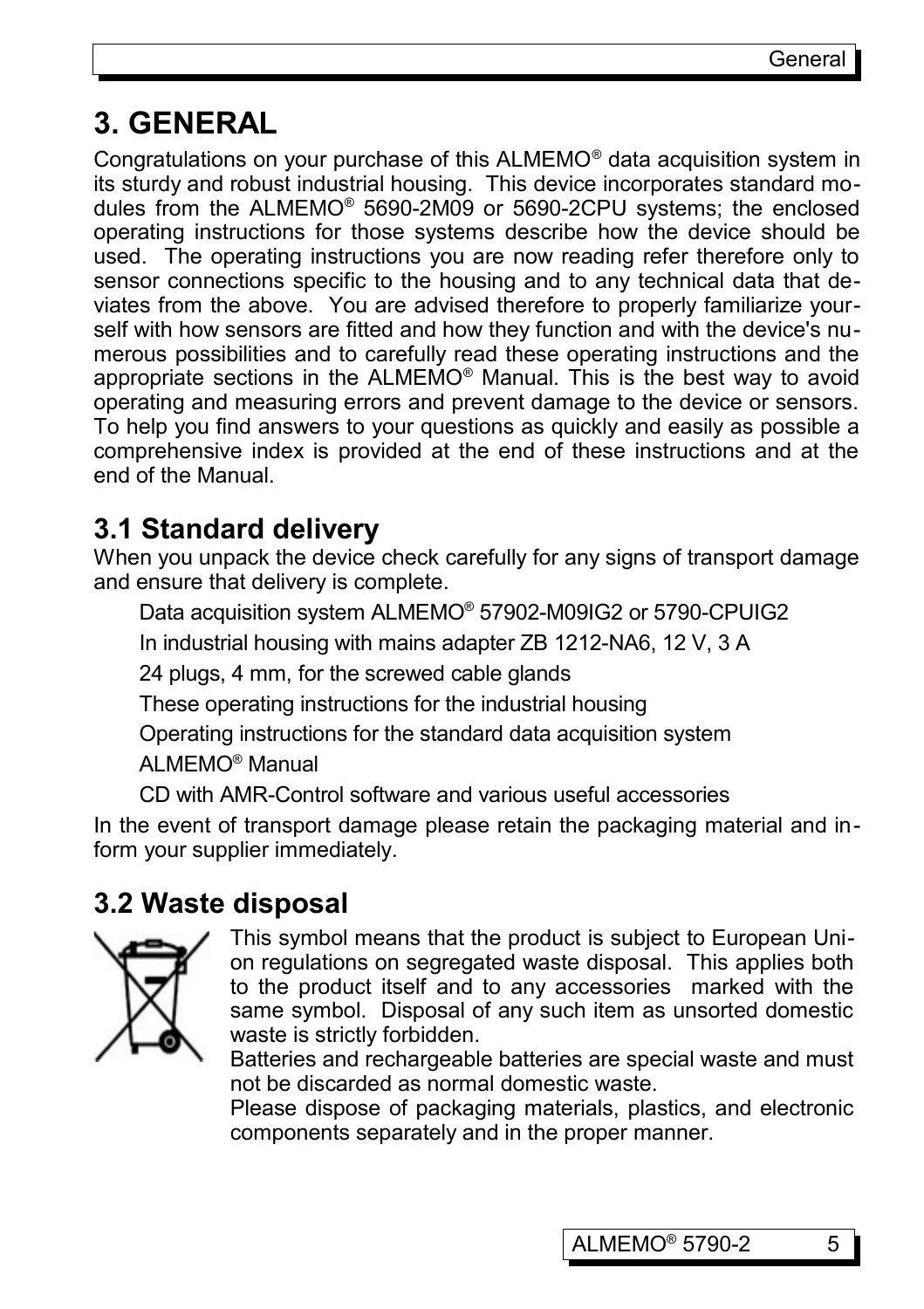## **4. SAFETY INSTRUCTIONS**

**CAUTION** This sign is intended to warn the user of a risk of damage to the device.



The user should carefully read the operating instructions in order to avoid errors, damage to equipment, and even the risk of personal injury.



**WARNING!** This sign is intended to warn the user of a possibly life-threatening situation with risk of fatal injury through exposure to high voltage. The device may only be opened by duly authorized and qualified service technicians; (this restriction does not apply to the bottom cover). Before connecting any equipment to the power supply always ensure that the operating voltage is correct and that the connecting cable you use is not in any way damaged. Before attempting to install a sensor or other peripheral equipment always first disconnect the device from the power supply. Please note that the device may be susceptible to damage by electrostatic discharge or lightning.

Do not run sensor lines in the vicinity of high-voltage power cables. Before you touch any sensor lines, ensure that all static electricity has been discharged. Be sure to observe the maximum load capacity of the sensor power supply.

# **5. BASIC STRUCTURE OF THE ALMEMO 5790-2**

Data acquisition system ALMEMO® 5790-2 comprises a robust aluminum housing, protective class IP65, and a 19-inch frame with 16 DU for standard modules from the ALMEMO® 5690 system. The basic module is either master measuring circuit board MM-A9 with 9 ALMEMO® measuring inputs or the CPU module with a measuring circuit without measuring input. To expand the measuring inputs or control outputs 1 or 2 further slide-in modules can be retrofitted. To use the device independently of the mains supply a rechargeable battery pack can be fitted.

A 12-V mains adapter (for 90 to 250 VAC) is integrated as standard.

This device, unlike the standard system, does not as standard incorporate a plug-in slot for a memory card; however, a memory connector is available as an accessory; this can be connected at output socket A2 or A3 (CPU) and will offer the same possibilities. The CPU system incorporates a 2-MB battery-buffered RAM; the master measuring circuit board can as an option incorporate a 512-KB EEPROM.

On the rear of the device four M4 threaded holes are provided, e.g. for the purposes of installation in a switchgear cabinet. These can also be used if so required to attach two wall bracket units, available as accessories; the device can then be mounted on a wall from the front.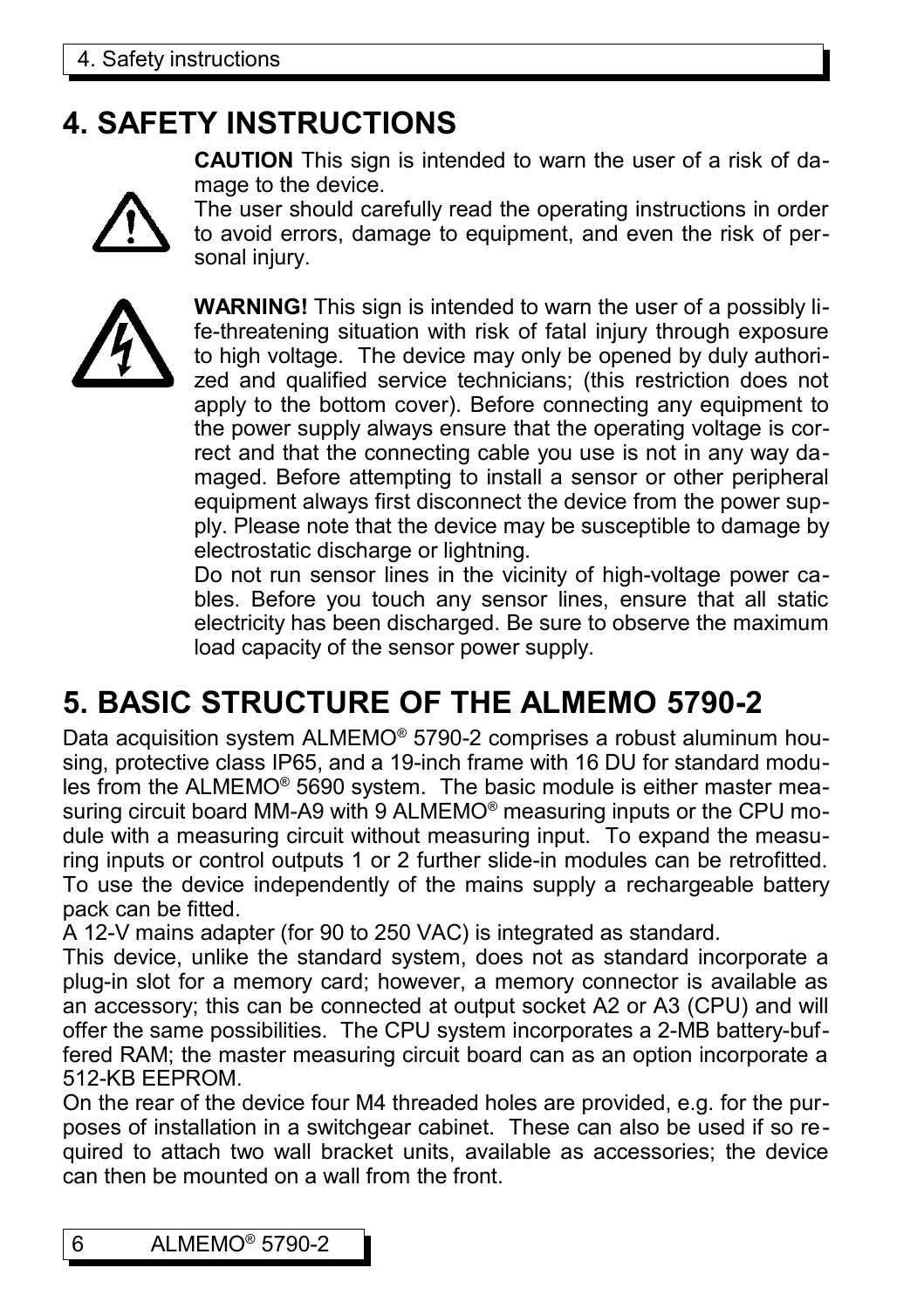## **6. PUTTING INTO SERVICE**

| Sensor connection:   | Unscrew the bottom slide-in module cover (4), open the<br>cable glands (5), pull out the sensor line with plug,<br>connect to the appropriate measuring input sockets on the<br>slide-in modules, and place in the holes on the seal in-<br>serts. see 8. Screw the slide-in module cover back in posi-<br>tion, place the seal inserts in position, and close the cable<br>glands. |
|----------------------|-------------------------------------------------------------------------------------------------------------------------------------------------------------------------------------------------------------------------------------------------------------------------------------------------------------------------------------------------------------------------------------|
| Power supply:        | When connecting a sensor also connect mains cable to<br>mains socket (8) and insert in cable glands. see 7.1                                                                                                                                                                                                                                                                        |
| Meas. value output : | The measured data can be transferred to the internal<br>measured value memory or to a memory connector with<br>memory card or online via a data cable to a computer.<br>When connecting a sensor the possibility of fitting a me-<br>mory connector and data cable should also be conside-<br>red.                                                                                  |
| Switch on:           | Press ON PROG key (3) on the front panel.                                                                                                                                                                                                                                                                                                                                           |

# **7. POWER SUPPLY**

Power can be supplied to the measuring instrument in any of the following ways :

| Integrated mains unit, 90 to 250 VAC, 12 V / 3 A see 7.1               |             |  |  |  |
|------------------------------------------------------------------------|-------------|--|--|--|
| Electrically isolated power supply cable, 10 to 30 VDC, 0.25 A         | ZB 3090-UK  |  |  |  |
| Electrically isolated power supply cable, 10 to 30 VDC, 1.25 A         | ZB 3090-UK2 |  |  |  |
| Rechargeable battery pack, NiMH 9.6 V / 1600 mAh                       | ES 5690-AP  |  |  |  |
| r acconocrice and connections and the standard energting instructions. |             |  |  |  |

For accessories and connections see the standard operating instructions .

## **7.1 Mains operation**

The device is powered by a mains unit, 90 to 250 VAC, 12 V / 3 A; this is integrated as standard. When connecting a sensor (see XREF) the power cable is led through the cable bushing on the right (5), plugged into the mains socket (8), and placed in the seal insert in the central hole.

# **8. CONNECTING SENSORS / TRANSDUCERS**

The measuring inputs are located in the slide-in measuring units (7) inside the protective housing. To connect a sensor the bottom cover (4) must first be removed by unscrewing the knurled nuts. The cable glands (5) must then be opened and the seal inserts withdrawn. All sensor lines with their plugs can now be pulled out through the cable glands (nut and bolt). The sensor connectors must now be plugged onto the appropriate slide-in measuring modules; (see standard operating instructions). At the same time the power supply cable and, if so required, a data cable should also be led through the cable bus-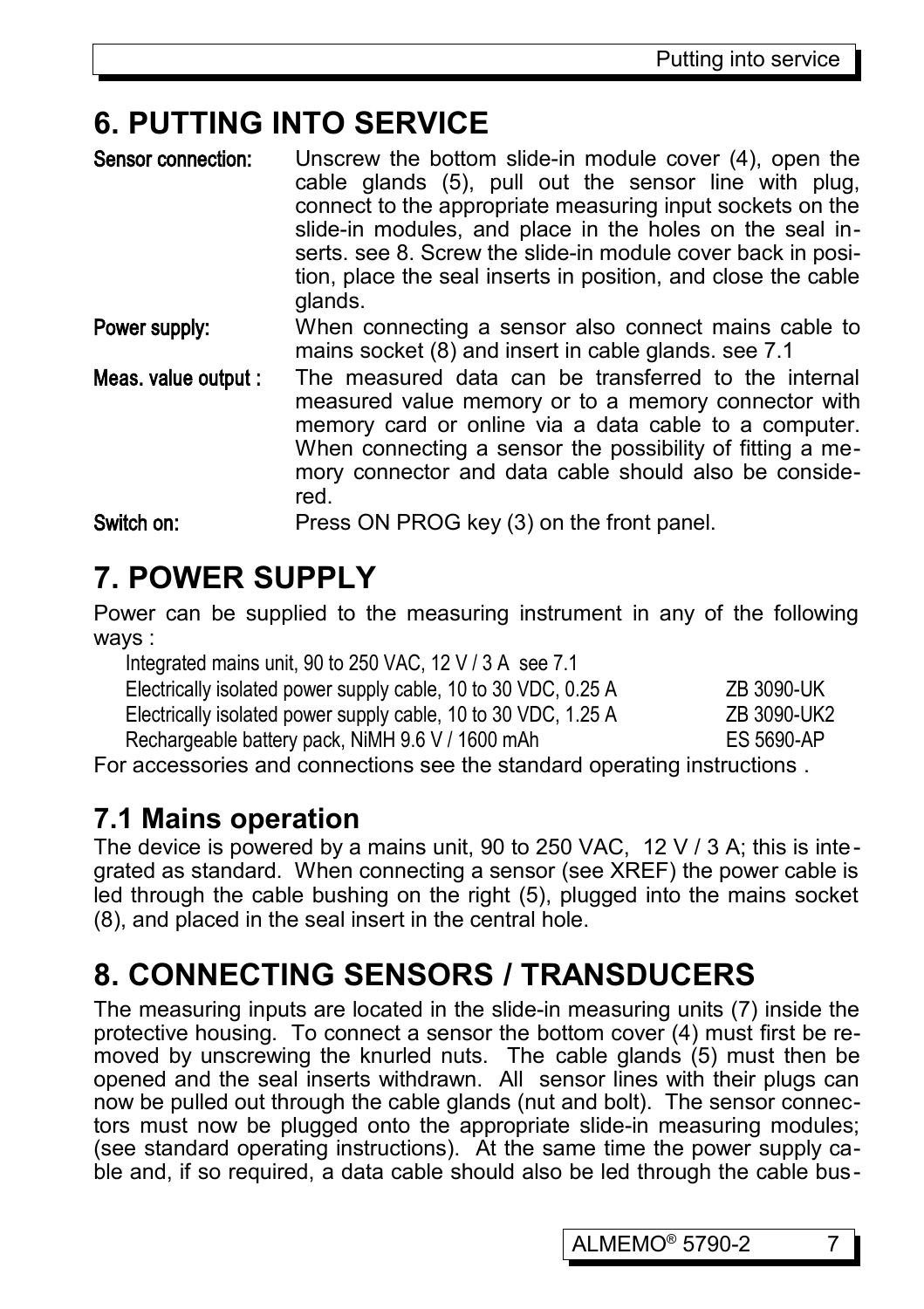hing on the right. As soon as all cables have been properly connected the cover can be screwed back into position. All cables (wherever possible, diameter 3.5 to 4.0 mm) should now be led from outside into the slotted holes in the seal inserts - starting with the thicker power cable (6.5 mm) led into the middle of the insert on the right. For any holes left unused small 4-mm plugs are provided; these can simply be pushed into place wherever necessary. Finally place the seal inserts back in position in the bolts, screw on the nuts, and tighten until all slots are closed.

# **9. MEASURED DATA ACQUISITION**

Measured data acquisition can be performed in basically two ways.

- 1. Perform measurement online and transfer data to the PC immediately (no device-internal memory required).
- 2. Perform measurement offline, i.e. the data is first saved to the device's internal memory (see 9.1) or to an external memory connector with multimedia card and then transferred to the PC later. (see 9.2)

The basic principles of ALMEMO® devices are described in the Manual;

for measured value scanning please refer to Sections 6.5 and 6.6;

for data saving please refer to Section 6.9.

For conveniently measuring data online via a PC an ideally suitable tool is our Win-Control measured value acquisition software. This software is unique in that it can, in a single measuring cycle, scan one stand-alone or several internetworked measuring devices, then save the measured data on the PC, and output it in a clearly understandable form as line diagram, table, or list.

For the purposes of measuring and recording offline the CPU version 5790- 2CPU incorporates as standard a 2-MB battery-buffered RAM;

on the 5790-2M09 version the master measuring circuit board can as option S incorporate a 500-KB EEPROM. For the purposes of working offline, it is also possible in both of the above cases to attach a memory connector with multimedia card (ZA 1904-MMC) externally at an output socket.

When installing a sensor it is also important to remember the data cable or memory connector.

#### **9.1 Measured value memory, internal**

The optional memory on the 5790-2M09 version is a 512-KB EEPROM; this is sufficient for saving 64000 to 100000 measured values (depending on the number of channels); the standard battery-buffered memory on the 5790- 2CPU version is sufficient for saving 250000 to 400000 measured values. The saving function can be reconfigured from linear memory to ring memory.

As on all other ALMEMO<sup>®</sup> data loggers the internal memory supports the following functions :

Recording to ring memory

Sleep mode

Data output in any normal format (CPU system in table format only)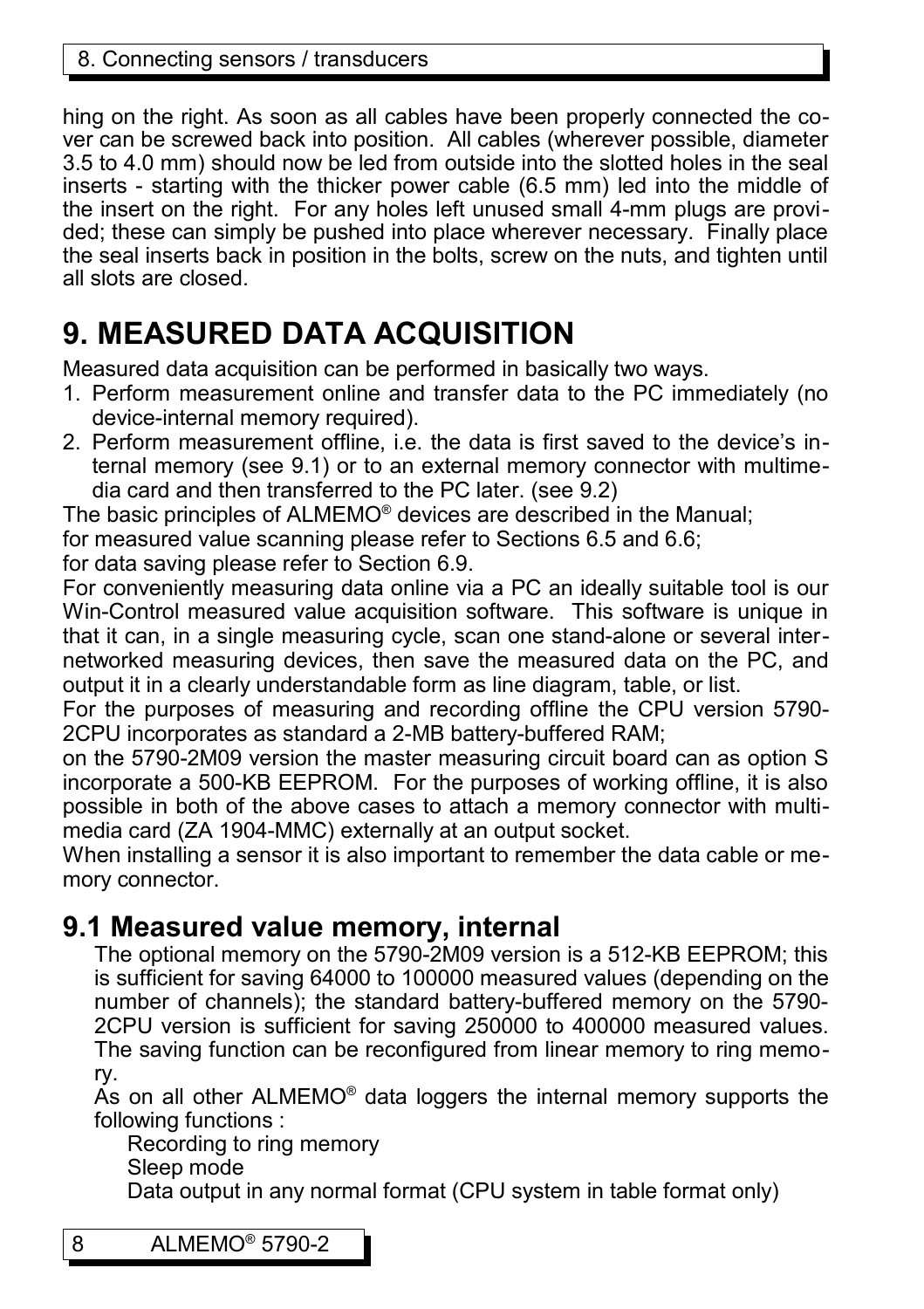Selective data output according to date and time-of-day Selective data output with number code However, only one connector configuration is possible

#### **9.2 Memory connector with memory card**

Another convenient method for data recording is to use the newly developed memory connector (ZA 1904-SD) with a conventional micro SD flash memory card. Data is written to this memory (128 to 512 MB) via the memory connector; the measured data is in table mode, standard FAT16 format. The SD card can be formatted, read out, and cleared - using the SD card adapter on any standard PC equipped with card reader. (see Manual 6.9.4.2)

Measured data can be imported into MS-Excel or into Win-Control. The memory connector works in a completely different way to the device-internal memory; this brings both restrictions and advantages.

#### **Functions of the MMC memory connector**

- Virtually unlimited memory capacity
- With each new connector configuration a new file is created.
- No recording to ring memory
- Sleep mode
- Data can be evaluated using any reader on site or anywhere else.
- Very high-speed data transfer via the reader
- Data recording and output in table format only
- On the ALMEMO device itself only the last file can be read.

- Selective data output according to date and time-of-day or by number code is not possible.

On the 5790-2M09 version the memory connector with the memory card is connected at socket A2; on the CPU version it is connected at socket A3; it is recognized automatically. If the external memory is connected at the start of any measuring operation, it will be used. In the course of the measuring operation it must not be unplugged; this would cause temporarily buffered measured values to be lost.

Before starting any measuring operation you can enter an 8-character file name. (see 11).

In the absence of a user-defined file name, the default name ´ALMEMO.001´ or the name most recently used will be suggested automatically. So long as the connector configuration is not altered, any number of measuring operations can be saved - either manually or cyclically, also with number codes, all in the same file. If, however, the **connector configuration has been changed** since the last measuring operation, a new file will be created; and, if no new file name has been programmed, the index in the file name extension will automatically be incremented by 1, e.g. ´ALMEMO.002´. Similarly, if the file name now entered already exists, a new file will be created with the same file name prefix but with a new index.

To check that the memory connector is functioning properly there is an LED incorporated in the end of the handle; this indicates the following states :

- No memory card is detected. LED flashes once long and then three times short.

ALMEMO<sup>®</sup> 5790-2 9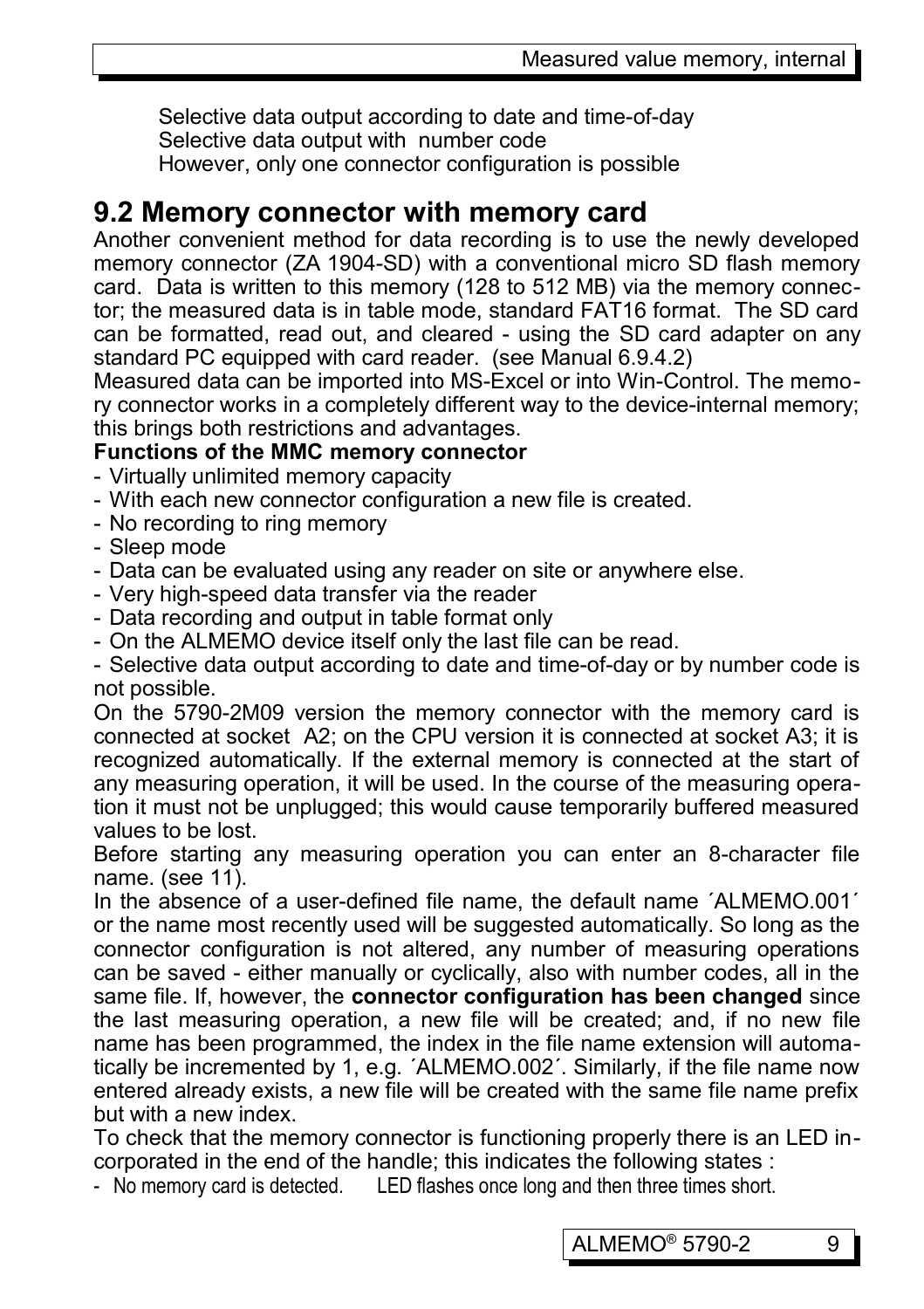- 
- 

- Data is being recorded. LED flashes in the same rhythm as the cycle.

- Data is being read out. LED lights up continuously for the duration of data output



**Please note :** If you clear the memory the card will **be reformatted.**

# **10. DECLARATION OF CONFORMITY**

DData acquisition system ALMEMO 5790-2 complies in full with the safety requirements specified in the EU directive relating to electromagnetic compatibility (EMC) (89/336/EEC).

Ahlborn Mess- und Regelungstechnik GmbH declares herewith that data acquisition system ALMEMO® -2 carries the CE label and complies in full with the requirements of EU directives relating to low voltage and to electromagnetic compatibility (EMC) (89/336/EWG).

The following standards have been applied in evaluating the product:

Safety / security: EN 61010-1:2001 EMC: EN 61326: 2006

# $\epsilon$

If a product is modified in any manner not agreed with us in advance, this declaration becomes void.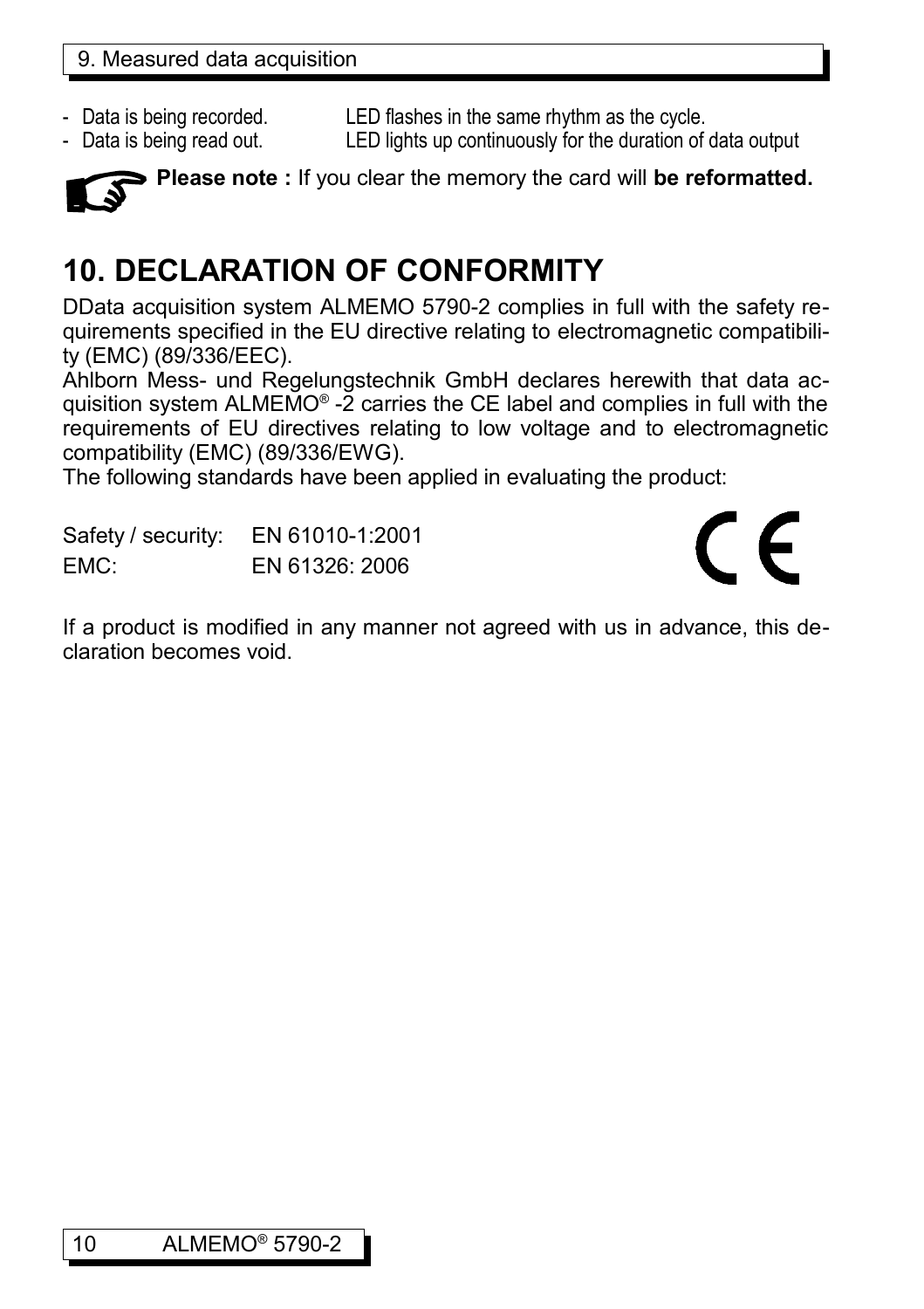# **11. APPENDIX**

|  |  |  |  |  |  |  |  | 11.1 Technical data |
|--|--|--|--|--|--|--|--|---------------------|
|--|--|--|--|--|--|--|--|---------------------|

#### **Housing :**

19-inch aluminum housing, 16 DU (WxHxD) 233 x 121 x 300 mm 2 cable glands, M40 Inside diameter 33.5 mm, ( 53 mm AF ) Multiple seal 12 holes, 4 mm, slotted Multiple seal 12 holes, 4 mm, and 1 hole, 6.5 mm **Protection class:** IP65 (using intended cable diameter)

#### **Product overview** *Order no.*

#### **Data acquisition system ALMEMO**®  **5790-2M09**

9 inputs, maximum 40 channels, 2 outputs, cascadable interface, 9 keys, LCD graphics display, real-time clock , Power unit 12 V / 3 A 19-inch industrial housing, 16 DU, 2 free slots, 4 DU MA 57902M09IG2

( see operating instructions and Manual 2.3 )

#### **Option:**

S: Integrated 512-KB EEPROM COA 5690-S

#### **Data acquisition system ALMEMO**®  **5790-2CPU**

Measuring circuit for 20 measuring points with passive selector switch boards 6 output sockets, cascadable interface 9 keys, LCD graphics display, real-time clock, 2-MB RAM, Mains adapter 12 V / 3 A 19-inch industrial housing, 16 DU, 2 free slots, 4 DU MA 57902CPUIG2

#### **Options** ( \* only 1 option possible)

| <b>SF</b>                                                                  | 2-MB FeRAM, non-volatile, instead of RAM, buffered                        | OA 5690-SF    |
|----------------------------------------------------------------------------|---------------------------------------------------------------------------|---------------|
| XМ                                                                         | Supports active selector switches with measuring circuit                  | OA 5690-XM    |
| SH <sub>2</sub>                                                            | 2 semiconductor relays, normally open, $1 \Omega$ , 0.5 A, 50 V, internal | OA 5690-SH2*  |
| TR2                                                                        | 2 optocoupler trigger inputs, internal                                    | OA 5690-TR2*  |
| R22                                                                        | 2 analog outputs, 10 V, internal                                          | OA 5690-R22 * |
| R32                                                                        | 2 analog outputs, 20 mA, internal                                         | OA 5690-R32*  |
|                                                                            | <b>Accessories:</b>                                                       |               |
| Memory connector, including micro SD card, minimum 128 MB, USB card reader | ZA 1904-SD                                                                |               |
| Micro SD card, minimum 128 MB                                              | ZB 1904-SD                                                                |               |
|                                                                            |                                                                           |               |

Wall bracket, comprising 2 aluminum supports  $ZB$  5790WH